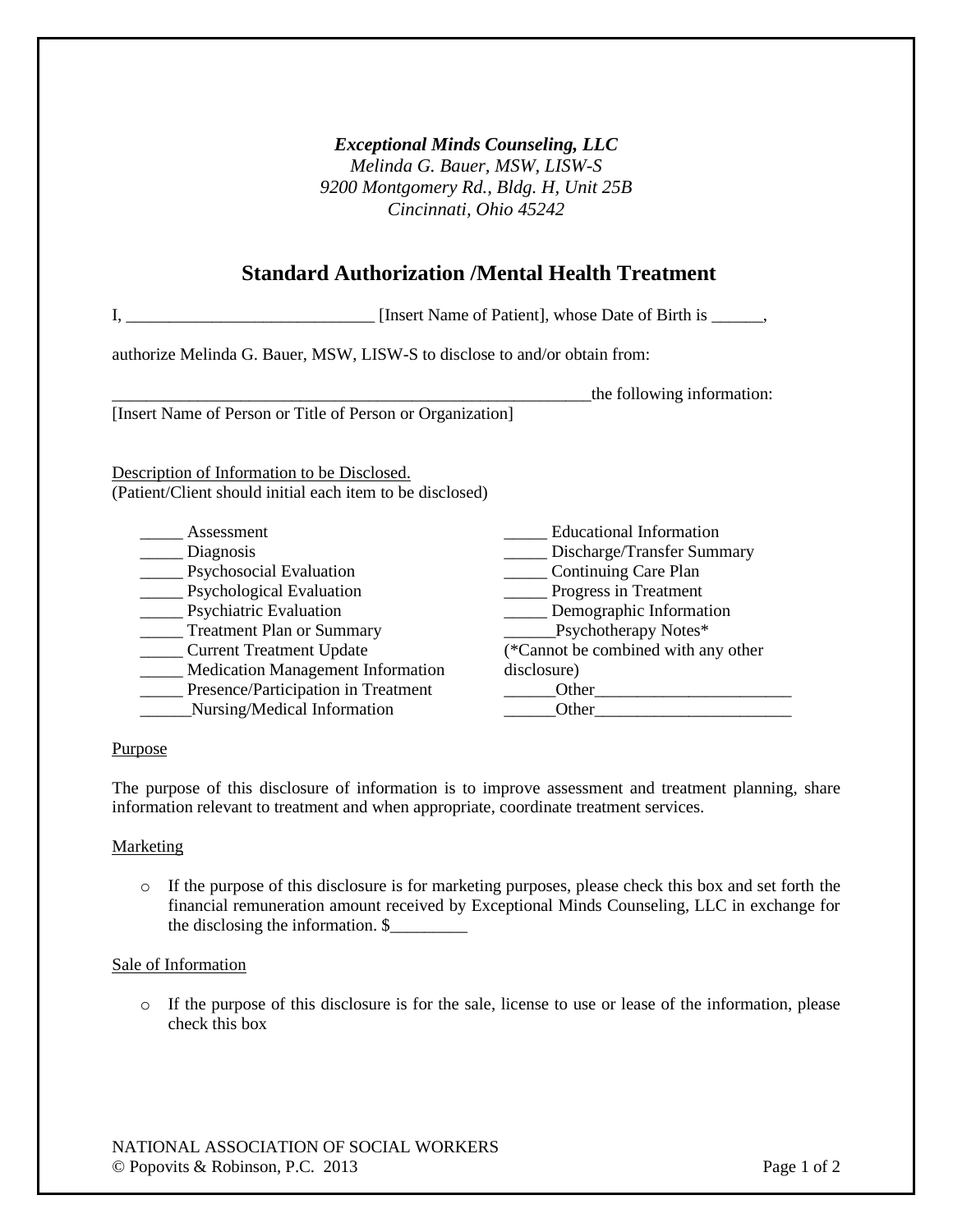*Exceptional Minds Counseling, LLC Melinda G. Bauer, MSW, LISW-S 9200 Montgomery Rd., Bldg. H, Unit 25B Cincinnati, Ohio 45242*

# **Standard Authorization /Mental Health Treatment Continued..**

#### Research

o If the purpose of this disclosure is for research purposes, please check this box and identify the current and future research studies as well as whether each research study is conditioned upon execution of this authorization and individual's ability to opt into each study.

\_\_\_\_\_\_\_\_\_\_\_\_\_\_\_\_\_\_\_\_\_\_\_\_\_\_\_\_\_\_\_\_\_\_\_\_\_\_\_\_\_\_\_\_\_\_\_\_\_\_\_\_\_\_\_\_\_\_\_\_\_\_\_\_\_\_\_\_\_\_\_\_\_\_\_\_\_\_\_\_\_\_\_\_\_ \_\_\_\_\_\_\_\_\_\_\_\_\_\_\_\_\_\_\_\_\_\_\_\_\_\_\_\_\_\_\_\_\_\_\_\_\_\_\_\_\_\_\_\_\_\_\_\_\_\_\_\_\_\_\_\_\_\_\_\_\_\_\_\_\_\_\_\_\_\_\_\_\_\_\_\_\_\_\_\_\_\_\_\_\_

#### Revocation

I understand that I have a right to revoke this authorization, in writing, at any time by sending written notification to Melinda G. Bauer, MSW, LISW-S at 9200 Montgomery Road, Bldg. H, Unit 25B, Cincinnati, Ohio 45242. I further understand that a revocation of the authorization is not effective to the extent that action has been taken in reliance on the authorization.

#### Expiration

Unless sooner revoked, this authorization expires on the following date: \_\_\_\_\_\_\_\_\_\_\_\_\_\_ or as otherwise indicated: \_\_\_\_\_\_\_\_\_\_\_\_\_\_\_\_\_\_\_\_\_\_\_\_\_\_\_\_\_\_\_\_\_\_\_\_\_\_\_\_\_\_\_\_\_\_\_\_\_\_\_\_\_\_\_\_\_\_\_\_\_\_\_\_\_\_\_\_

\_\_\_\_\_\_\_\_\_\_\_\_\_\_\_\_\_\_\_\_\_\_\_\_\_\_\_\_\_\_\_\_\_\_\_\_\_\_\_\_\_\_\_\_\_\_\_\_\_\_\_\_\_\_\_\_\_\_\_\_\_\_\_\_\_\_\_\_\_\_\_\_\_\_\_\_\_\_\_\_\_

#### Conditions

I further understand that Melinda G. Bauer, MSW, LISW-S will not condition my treatment on whether I give authorization for the requested disclosure. However, it has been explained to me that failure to sign this authorization may have the following consequences: \_\_\_\_\_\_\_\_\_\_\_\_\_\_\_\_\_\_\_\_\_\_\_\_\_

\_\_\_\_\_\_\_\_\_\_\_\_\_\_\_\_\_\_\_\_\_\_\_\_\_\_\_\_\_\_\_\_\_\_\_\_\_\_\_\_\_\_\_\_\_\_\_\_\_\_\_\_\_\_\_\_\_\_\_\_\_\_\_\_\_\_\_\_\_\_\_\_\_\_\_\_\_\_\_\_\_\_\_\_\_ *[Insert an explanation of the consequences, if any, of not signing this authorization, which will depend on the services being provided].*

#### Form of Disclosure

Unless you have specifically requested in writing that the disclosure be made in a certain format, I reserve the right to disclose information as permitted by this authorization in any manner that I deem to be appropriate and consistent with applicable law, including, but not limited to, verbally, in paper format or electronically.